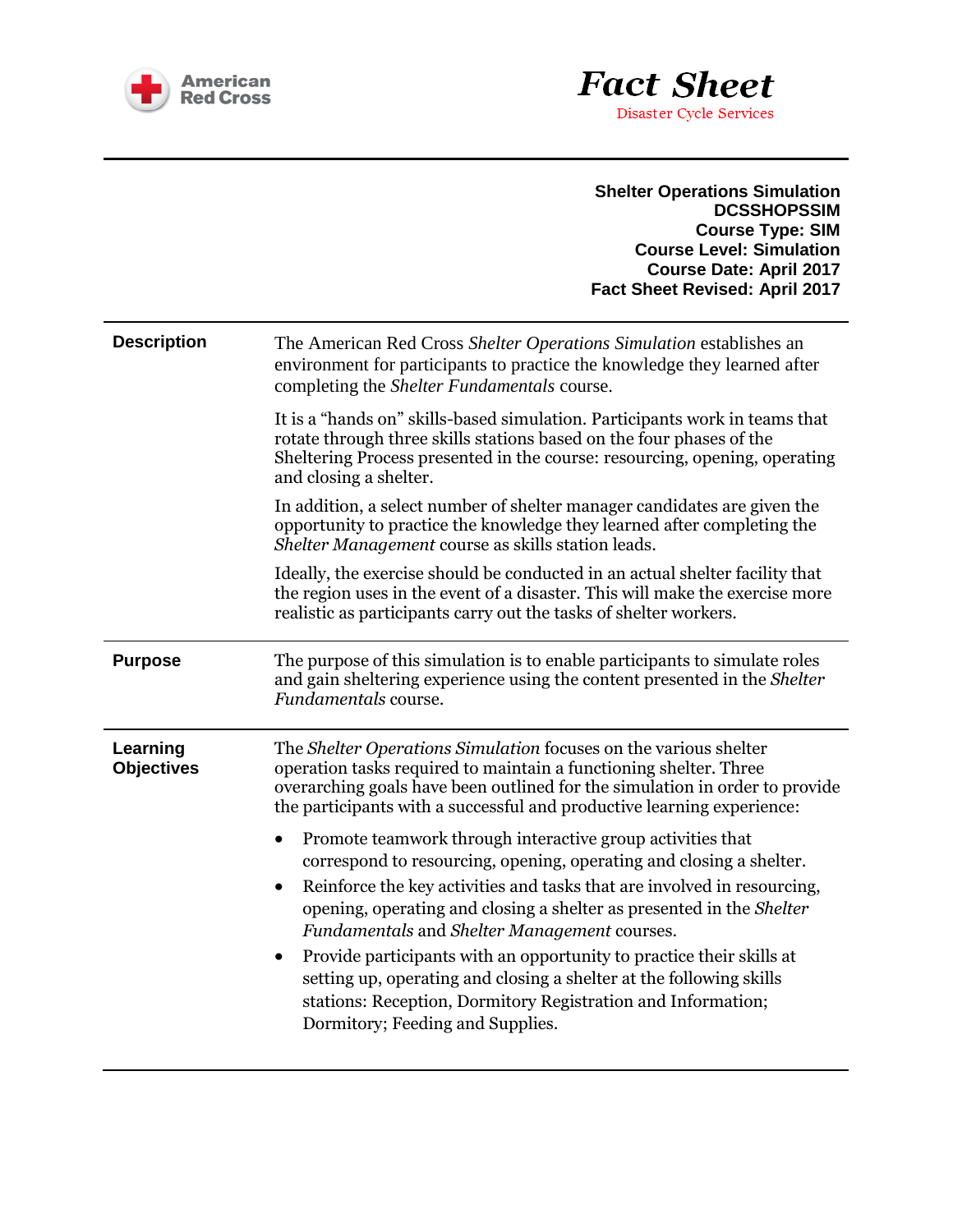



Disaster Cycle Services

| <b>Audience</b>                           | Volunteers, employees and partners of the Red Cross who want to<br>work in Red Cross shelters<br>Current shelter workers who want to be shelter managers                                                                                                                                                                                                                                                                                                                                                                                                                                                                                                                                   |
|-------------------------------------------|--------------------------------------------------------------------------------------------------------------------------------------------------------------------------------------------------------------------------------------------------------------------------------------------------------------------------------------------------------------------------------------------------------------------------------------------------------------------------------------------------------------------------------------------------------------------------------------------------------------------------------------------------------------------------------------------|
| <b>Prerequisites</b>                      | <b>Shelter Fundamentals</b><br>Shelter Management (for shelter manager candidates)<br>$\bullet$                                                                                                                                                                                                                                                                                                                                                                                                                                                                                                                                                                                            |
| Length                                    | For participants, six hours of simulation time<br>٠<br>For facilitators and skills station leads, seven hours (includes pre-and<br>post exercise tasks)                                                                                                                                                                                                                                                                                                                                                                                                                                                                                                                                    |
| <b>Scheduling</b>                         | Local units and regions should schedule offerings in EDGE as they would<br>any classroom offering. The recommended number of participants is a<br>minimum of 12 and a maximum of 24.                                                                                                                                                                                                                                                                                                                                                                                                                                                                                                       |
| <b>Facilitator</b><br><b>Requirements</b> | This simulation is led by two or more certified Disaster Course Simulation<br>Facilitators. One facilitator is identified as the "lead" facilitator based on<br>facilitation and sheltering experience.                                                                                                                                                                                                                                                                                                                                                                                                                                                                                    |
|                                           | <i>Shelter Operations Simulation requires facilitators who have the following</i><br>skills, knowledge and abilities:                                                                                                                                                                                                                                                                                                                                                                                                                                                                                                                                                                      |
|                                           | <b>Certified Disaster Basic Instructor</b><br>٠<br>Certified Disaster Course Simulation Facilitator*<br>Experience working in a Red Cross shelter<br>٠<br>Experience facilitating or participating in simulations<br>Experience teaching Shelter Fundamentals or Shelter<br>٠<br>Management<br>Strong organizational skills to coach and lead a group of skills<br>station leads throughout a simulation<br>Knowledge of Red Cross agreements with other agencies that<br>$\bullet$<br>provide disaster relief, the regional disaster plan and current<br>Disaster Cycle Services operational doctrine                                                                                     |
| <b>Materials and</b><br><b>Equipment</b>  | A comprehensive list of items needed for the simulation is provided in the<br>Appendix of Shelter Operations Simulation Facilitator Guide. It is the<br>primary responsibility of the lead facilitator for the simulation to<br>coordinate with the host region on how to obtain and deliver equipment<br>and supplies to the simulation site and to determine who is responsible for<br>the printing of the course handouts.<br>Note: In addition to the basic course materials listed below, there are<br>numerous supplies, doctrine job tools, forms and other handouts needed<br>to conduct this simulation which should be downloaded from the<br>Shelering Toolkit on the Exchange. |